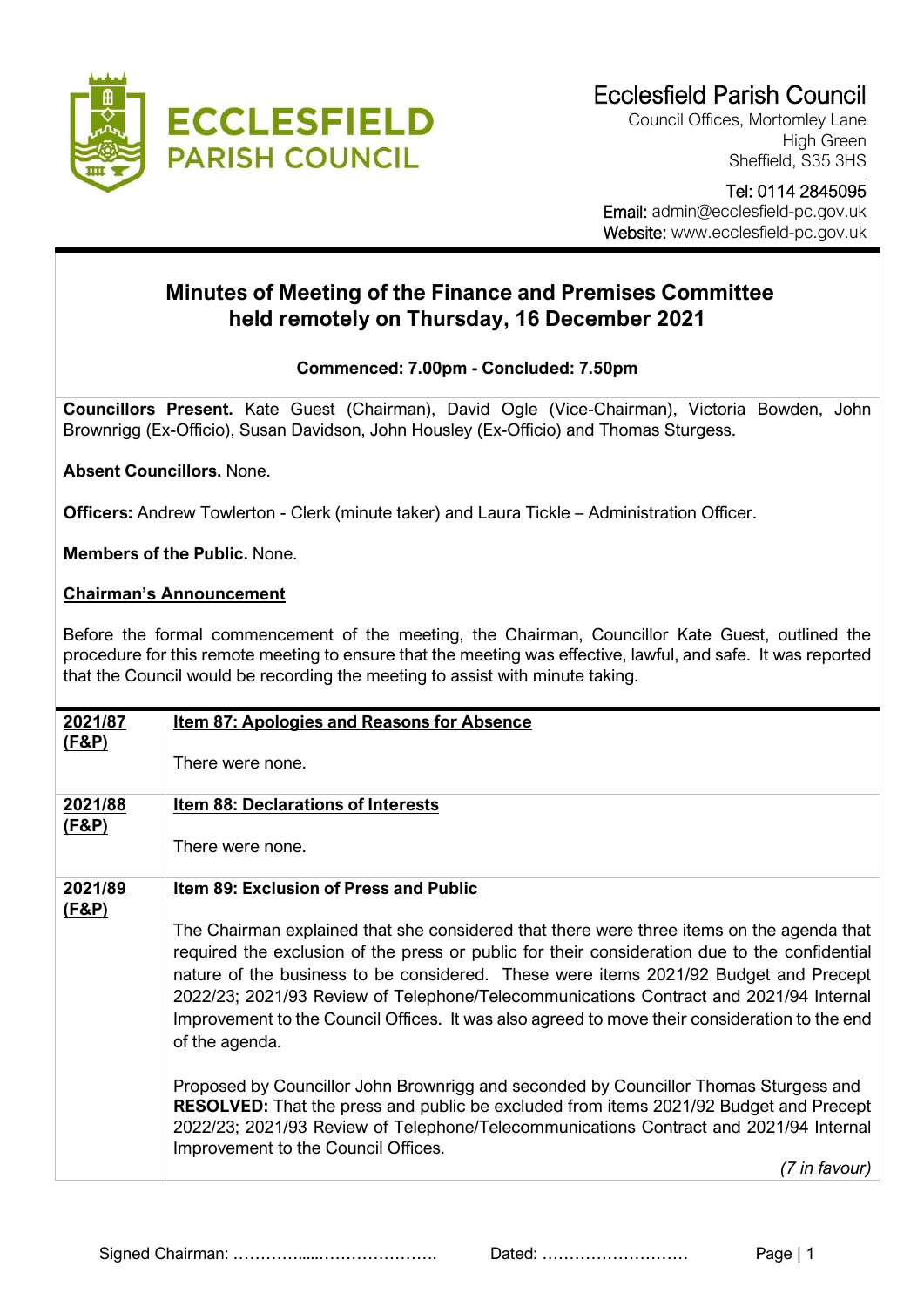| 2021/90                     | Item 90: Public Participation Session                                                                                                                                                                                                                                                                                                                                                                                                                                                                                                                                                                                                                                                                                                                                                                                                                                                              |
|-----------------------------|----------------------------------------------------------------------------------------------------------------------------------------------------------------------------------------------------------------------------------------------------------------------------------------------------------------------------------------------------------------------------------------------------------------------------------------------------------------------------------------------------------------------------------------------------------------------------------------------------------------------------------------------------------------------------------------------------------------------------------------------------------------------------------------------------------------------------------------------------------------------------------------------------|
| <u>(F&amp;P)</u>            |                                                                                                                                                                                                                                                                                                                                                                                                                                                                                                                                                                                                                                                                                                                                                                                                                                                                                                    |
|                             | There were no questions raised by members of the public.                                                                                                                                                                                                                                                                                                                                                                                                                                                                                                                                                                                                                                                                                                                                                                                                                                           |
| 2021/91                     | Item 91: Finance and Premises Committee Minutes                                                                                                                                                                                                                                                                                                                                                                                                                                                                                                                                                                                                                                                                                                                                                                                                                                                    |
| (F&P)                       | Councillor Kate Guest provided a brief overview of the approved minutes and matters arising<br>from the meeting held on 18 November 2021. Councillor Susan Davidson asked whether<br>where a grant affected one or more wards the amount awarded should normally be<br>apportioned based on the number of councillors in each of the concerned wards rather than<br>split equally amongst the wards. It was agreed that the starting point should be the number<br>of councillors in the concerned wards (2021/81). Laura Tickle was thanked for providing a<br>comprehensive list of grants awarded by month (2021/81). It was confirmed that the tenders<br>had been invited from suitable qualified bodies to provide the internal audit service for the<br>Council (2021/84). Councillor John Housley provided a progress report on proposed<br>improvement to notice boards and park benches. |
| 2021/92                     | Item 92: Budget and Precept 2022/23                                                                                                                                                                                                                                                                                                                                                                                                                                                                                                                                                                                                                                                                                                                                                                                                                                                                |
| <u>(F&amp;P)</u>            | The Clerk and responsible Financial Officer gave a verbal report on the proposed budget<br>estimates and precept for 2022/23 as well as income and expenditure to the end of the current<br>financial year. An indication was also given within the report as to the amount of increase both<br>per year on a Band D property based upon the possible precept levels                                                                                                                                                                                                                                                                                                                                                                                                                                                                                                                               |
|                             | Members examined the proposed budget in detail before considering the overall value of the<br>precept. In particular, they focused on what percentage increase, if any, they considered to<br>be appropriate. Members agreed 3% as an acceptable level noting that this was below the<br>present inflation rate. This would mean that the precept for the financial year 2022/23 would<br>be an estimated £272,192.                                                                                                                                                                                                                                                                                                                                                                                                                                                                                |
|                             | Proposed by Councillor John Brownrigg and seconded by Councillor John Housley and<br><b>RESOLVED:</b> It is recommended to Council that the precept charge for 2022/23 be increased<br>by 3% equating to an estimated income of £272,192.<br>(7 in favour)                                                                                                                                                                                                                                                                                                                                                                                                                                                                                                                                                                                                                                         |
| 2021/93                     | Item 93: Review of Telephone/Telecommunications Contract                                                                                                                                                                                                                                                                                                                                                                                                                                                                                                                                                                                                                                                                                                                                                                                                                                           |
| <u>(F&amp;P)</u>            | reported that the Council had received three quotes to<br>provide<br>lt was<br>its<br>Telephone/Telecommunications service. These were then considered.                                                                                                                                                                                                                                                                                                                                                                                                                                                                                                                                                                                                                                                                                                                                            |
|                             | Proposed by Councillor John Brownrigg and seconded by Councillor Thomas Sturgess and<br><b>RESOLVED:</b> It is recommended to Council that BT be appointed to provide its Telephone and<br>Telecommunications service for 2022/2023 on the basis of their quote dated 29 November<br>2021.                                                                                                                                                                                                                                                                                                                                                                                                                                                                                                                                                                                                         |
|                             | (7 in favour)                                                                                                                                                                                                                                                                                                                                                                                                                                                                                                                                                                                                                                                                                                                                                                                                                                                                                      |
| 2021/94<br><u>(F&amp;P)</u> | <b>Item 94: Internal Improvements to the Council Offices</b>                                                                                                                                                                                                                                                                                                                                                                                                                                                                                                                                                                                                                                                                                                                                                                                                                                       |
|                             | The quote received from Homes4Yorkshire following the tender process was discussed. This<br>was in furtherance of minute 2021/152 (FC) (1).                                                                                                                                                                                                                                                                                                                                                                                                                                                                                                                                                                                                                                                                                                                                                        |
|                             | Proposed by Councillor John Brownrigg and seconded by Councillor John Housley and<br><b>RESOLVED:</b> That Homes4Yorkshire be appointed to undertake the internal improvements to<br>the Council offices as detailed in their tender dated 30 November 2021<br>(7 in favour)                                                                                                                                                                                                                                                                                                                                                                                                                                                                                                                                                                                                                       |
|                             |                                                                                                                                                                                                                                                                                                                                                                                                                                                                                                                                                                                                                                                                                                                                                                                                                                                                                                    |